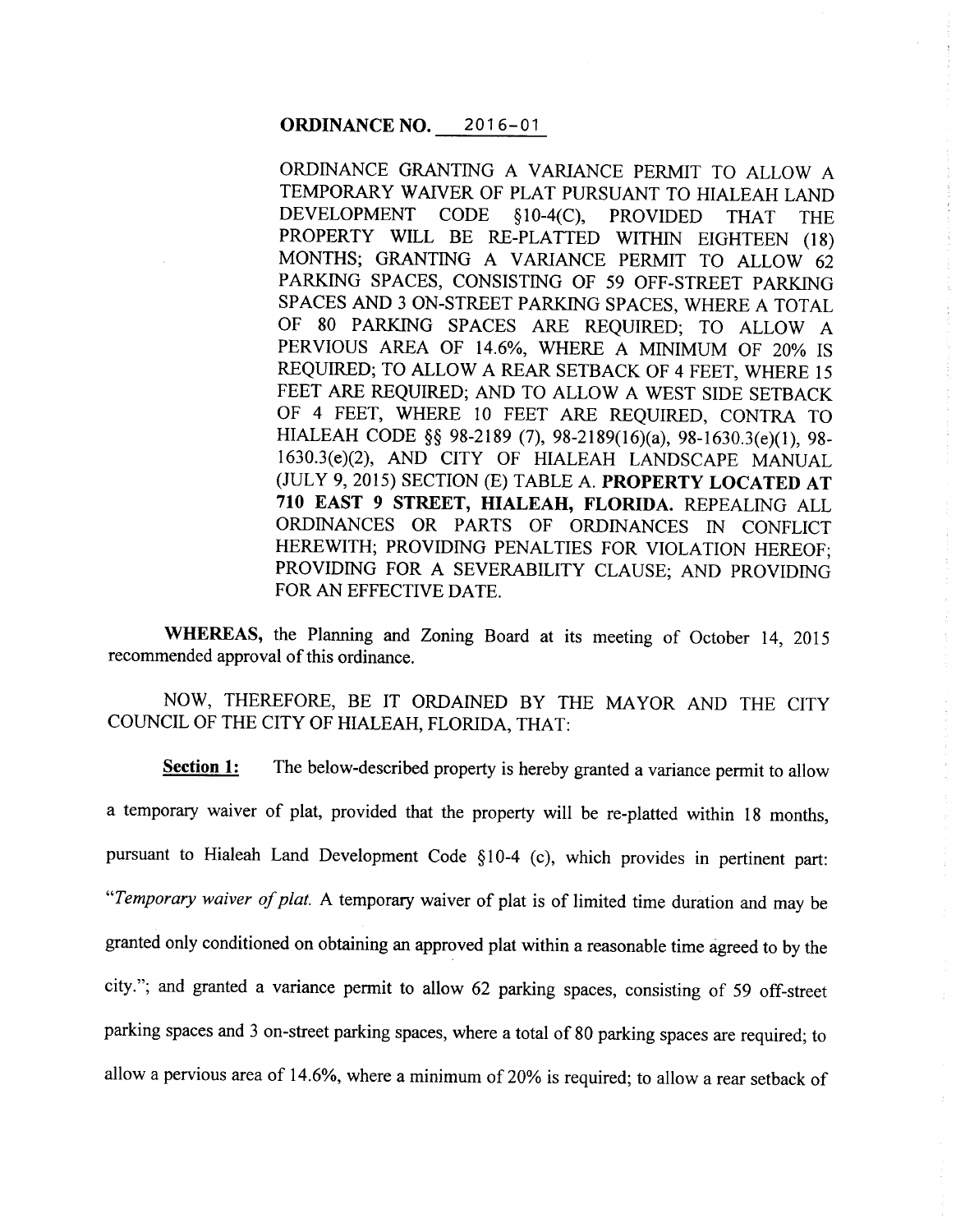4 feet, where 15 feet are required; and to allow a west side setback of 4 feet, where 10 feet are required, contra to Hialeah Code §§ 98-1630.3(e)(l), 98-1630.3(e)(2), 98-2189 (7), 98- 2189(16)(a), and City of Hialeah Landscape Manual (July 9, 2015) Section (E) Table A, which provide in pertinent part: *"Front setback and street side setback.* For the pedestal or base of <sup>a</sup> building, a minimum setback of ten feet, built-to-line, or as provided in the urban design plan.", *"Interior side setback and interior rear setback."* For the pedestal or base of a building, there is no minimum setback requirement, except that all property lines abutting low density and medium density residential districts shall provide a minimum setback of 15 feet.", *"Residential uses.*  Parking for residential uses shall be two parking spaces for one or two bedrooms and one-half parking spaces for each additional bedroom. An additional one-quarter parking space for each dwelling unit shall be provided for guest parking.", *"Commercial uses, not found elsewhere in this section.* One parking space for each 200 square feet of gross floor area of the floor with the greatest floor area within the building, and one parking space for each 500 square feet of the remaining floor area.", and "Tree and lawn requirements by zoning classification. CR...20%", respectively. Property located at 710 East 9 Street, Hialeah, Florida, zoned C-2 (Liberal Retail Commercial District), and legally described as follows:

> THE WEST 55 FEET OF LOT 6 AND ALL OF LOTS 7 AND 8 IN BLOCK 2 OF "MARJOHN PARK", ACCORDING TO THE PLAT THEREOF, AS RECORDED IN PLAT BOOK 47, AT PAGE 97 OF THE PUBLIC RECORDS OF MIAMI-DADE COUNTY, FLORIDA.

# **Section 3: Repeal of Ordinances in Conflict.**

All ordinances or parts of ordinances in conflict herewith are hereby repealed to the extent of such conflict.